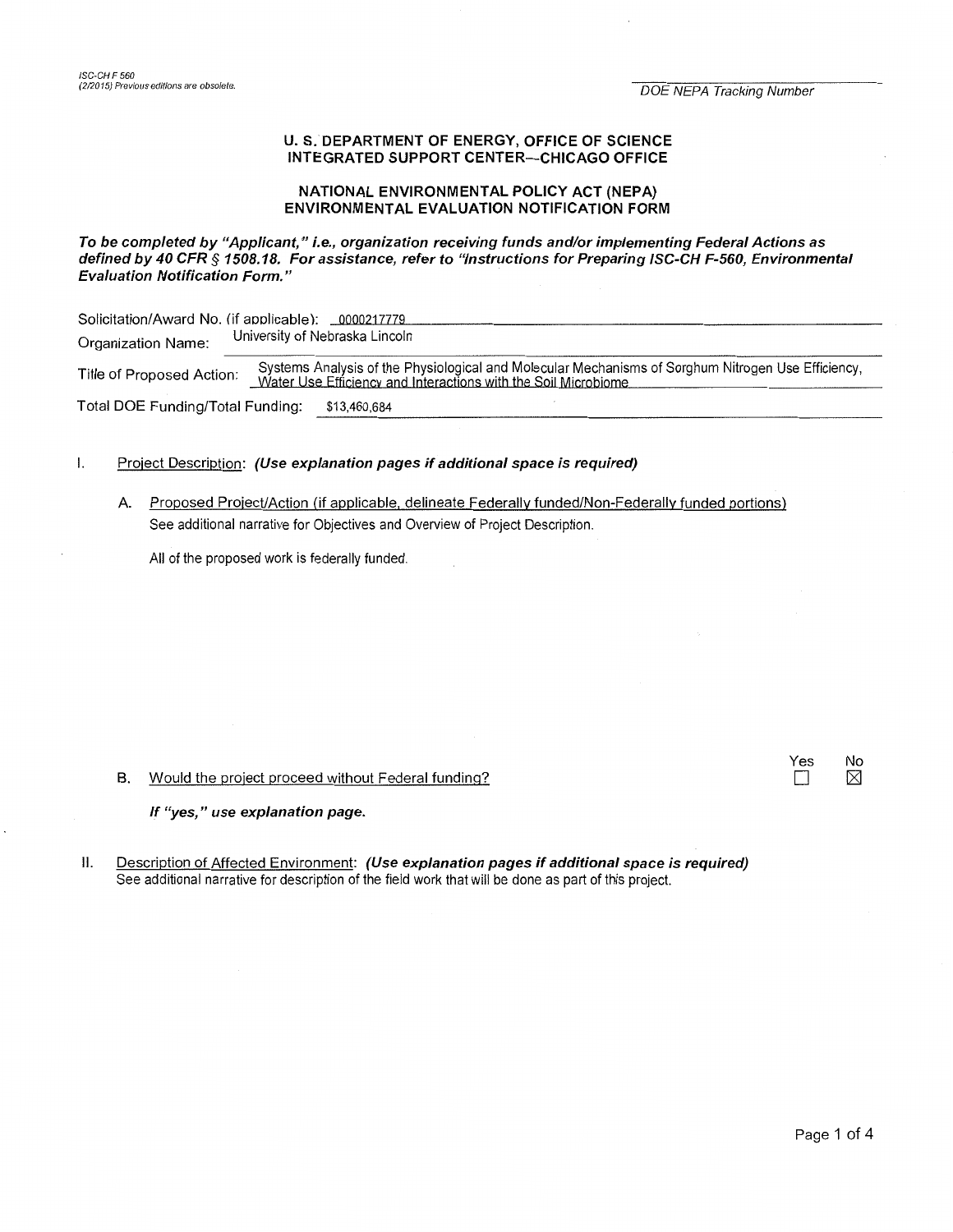DOE NEPA Tracking Number

| Ⅲ. |    |                                                                                         | <b>Preliminary Questions:</b>                                                                                                  |                |         |  |
|----|----|-----------------------------------------------------------------------------------------|--------------------------------------------------------------------------------------------------------------------------------|----------------|---------|--|
|    | А. |                                                                                         | Is the DOE-funded work routinely administrative or entirely advisory or a "paper study?"                                       | Yes            | No<br>⊠ |  |
|    |    |                                                                                         | If "Yes", ensure that the description in Section I reflects this and go directly to Section V.                                 |                |         |  |
|    | В. | Is there any potential whatsoever for: (Provide an explanation for each "Yes" response) |                                                                                                                                |                |         |  |
|    |    | 1.                                                                                      | Work to be performed outdoors?                                                                                                 |                |         |  |
|    |    | 2.                                                                                      | Major modification of a building interior?                                                                                     |                |         |  |
|    |    | 3.                                                                                      | Threat of violation of applicable statutory, regulatory, or permit requirements for<br>environment, safety, and health?        |                |         |  |
|    |    | 4.                                                                                      | Siting, construction or major expansion of waste treatment, storage, or disposal<br>facilities?                                |                | ⊠       |  |
|    |    | 5.                                                                                      | Disturbance to hazardous substances, pollutants, or contaminants preexisting in the<br>environment?                            |                | ⊠       |  |
|    |    | 6.                                                                                      | The presence of any environmentally-sensitive resources?                                                                       |                |         |  |
|    |    | 7.                                                                                      | Potential for high consequence impacts to human health or the environment?                                                     |                | I⊠⊠     |  |
|    |    | 8.                                                                                      | The work being connected to another existing/proposed activity that could potentially<br>create a significant impact?          |                | ⊠       |  |
|    |    | 9.                                                                                      | Nearby past, present, and/or reasonably foreseeable future actions such that<br>collectively significant impacts could result? | $\blacksquare$ | ⊠       |  |
|    |    | 10.                                                                                     | Scientific or public controversy, uncertainty over potential impacts, or conflicts<br>regarding resource usage?                |                | ⊠       |  |

## **If "No" to ALL Section 11/.B. questions, go directly to Section V.**

# IV. Potential Environmental Effects: **(Provide an explanation for each "Yes" response)**

A. Sensitive Resources: Could the proposed action potentially result in changes and/or disturbances to any of the following resources?

|     |                                                                                | Yes | Nc          |
|-----|--------------------------------------------------------------------------------|-----|-------------|
| 1.  | Threatened/Endangered Species and/or Critical Habitats                         |     | KRA         |
| 2.  | Other Protected Species (e.g., Burros, Migratory Birds)                        |     |             |
| 3.  | Sensitive Environments (e.g., Tundra/Coral Reefs/Rain Forests)                 |     |             |
| 4.  | <b>Cultural or Historic Resources</b>                                          |     | $\boxtimes$ |
| 5.  | Important Farmland                                                             |     |             |
| 6.  | Non-Attainment Areas for Ambient Air Quality Standards                         |     | xxxxxxxx    |
|     | Class I Air Quality Control Region                                             |     |             |
| 8.  | Special Sources of Groundwater (e.g. Sole Source Aquifer)                      |     |             |
| 9.  | Navigable Air Space                                                            |     |             |
| 10. | Coastal Zones                                                                  |     |             |
| 11. | Areas with Special National Designation (e.g. National Forests, Parks, Trails) |     |             |
| 12. | Floodplains and/or Wetlands                                                    |     |             |
|     |                                                                                |     |             |

# B. Regulated Substances/Activities: Would the proposed action involve any of the following regulated Items or activities?

- 13. Natural Resource Damage Assessments
- 14. Invasive Species or Exotic Organisms
- 15. Noxious Weeds
- 16. Clearing or Excavation (indicate if greater than one acre)
- 17. Dredge or Fill (under Clean Water Act, Section 404, greater than one acre)

XXXXX

D  $\square$  $\square$  $\Box$  $\Box$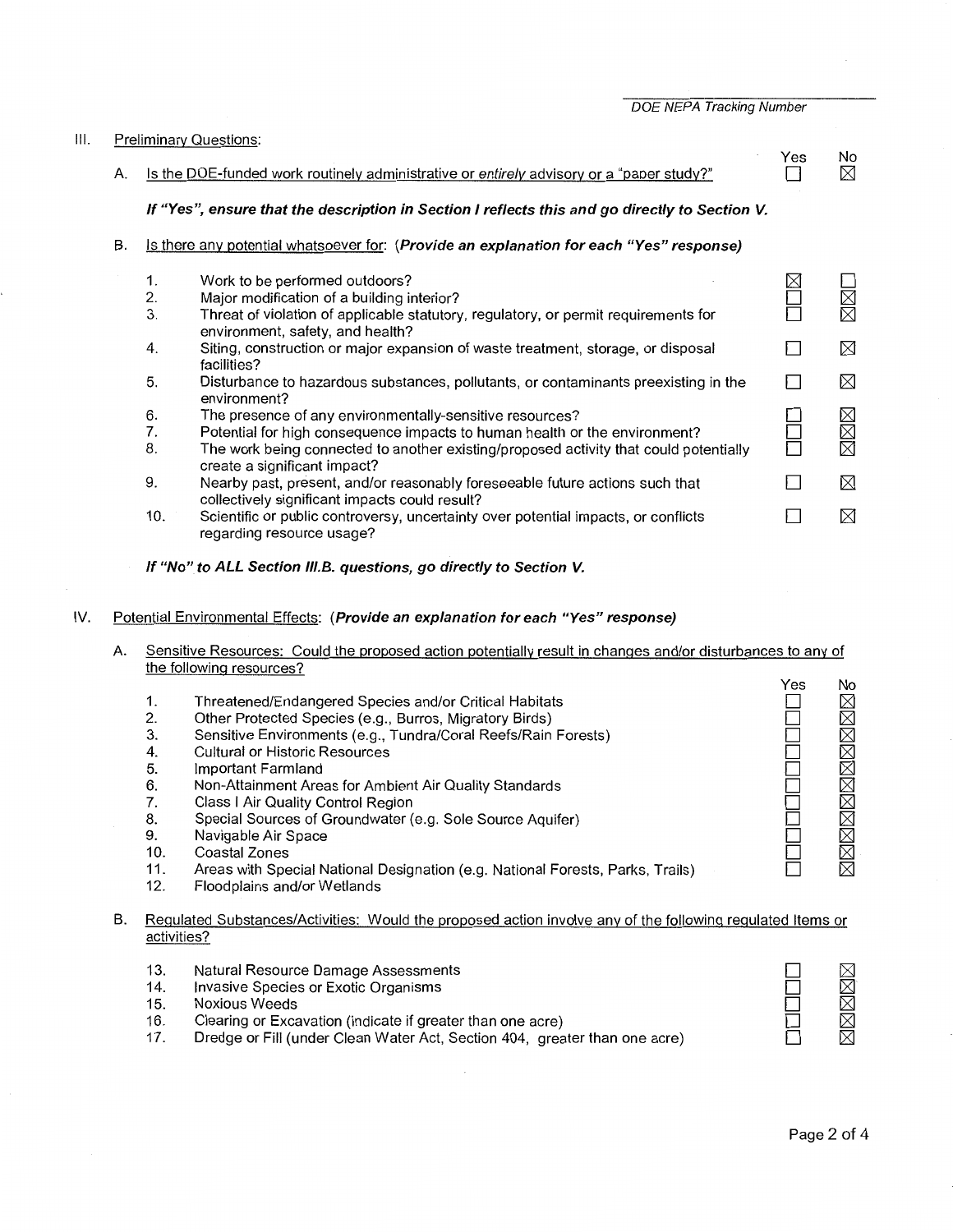| B. Regulated Substances/Activities: Would the proposed action involve any of the following regulated Items or |  |  |
|---------------------------------------------------------------------------------------------------------------|--|--|
| activities? (continued)                                                                                       |  |  |

|    | C. | 18.<br>19.<br>20.<br>21.<br>22.<br>23.<br>24.<br>25.<br>26.<br>27.<br>28.<br>29.<br>30.<br>31.<br>32.<br>33.<br>34.<br>35.<br>36.<br>37.<br>38.<br>39<br>40. | $\frac{1}{2}$<br>Noise (in excess of regulations)<br>Asbestos Removal<br>Polychlorinated biphenyls (PCBs)<br>Import, Manufacture, or Processing of Toxic Substances<br><b>Chemical Storage/Use</b><br>Pesticide Use<br>Hazardous, Toxic, or Criteria Pollutant Air Emissions<br><b>Liquid Effluents</b><br>Spill Prevention/Surface Water Protection<br>Underground Injection<br>Hazardous Waste<br>Underground Storage Tanks<br>Radioactive or Radioactive Mixed Waste<br><b>Radiation Exposure</b><br>Nanoscale Materials<br>Genetically Engineered Microorganisms/Plants or Synthetic Biology?<br><b>Ozone Depleting Substances</b><br>Greenhouse Gas Generation/Sustainability<br>Off-Road Vehicles<br>Biosafety Level 3-4 Laboratory<br>Research on Human Subjects or other Vertebrate Animals<br>Facility footprint exceeds 5,000 Square Feet<br>Other Relevant Information: Would the proposed action involve the following?<br>Disproportionate Nearby Presence of Minority and/or Low Income Populations | Yes<br>Yes | No<br>凶凶凶凶凶凶凶凶凶凶凶凶凶凶凶凶凶凶凶凶<br>No |
|----|----|--------------------------------------------------------------------------------------------------------------------------------------------------------------|-------------------------------------------------------------------------------------------------------------------------------------------------------------------------------------------------------------------------------------------------------------------------------------------------------------------------------------------------------------------------------------------------------------------------------------------------------------------------------------------------------------------------------------------------------------------------------------------------------------------------------------------------------------------------------------------------------------------------------------------------------------------------------------------------------------------------------------------------------------------------------------------------------------------------------------------------------------------------------------------------------------------|------------|----------------------------------|
|    |    | 41.<br>42.                                                                                                                                                   | Existing, Modified, or New Federal/State Permits<br>Involvement of Another Federal Agency (e.g. license/permit, funding, approval)                                                                                                                                                                                                                                                                                                                                                                                                                                                                                                                                                                                                                                                                                                                                                                                                                                                                                |            | XXXXXXXXX                        |
|    |    | 43.                                                                                                                                                          | Action in a State with NEPA-type law                                                                                                                                                                                                                                                                                                                                                                                                                                                                                                                                                                                                                                                                                                                                                                                                                                                                                                                                                                              |            |                                  |
|    |    | 44.<br>45.                                                                                                                                                   | Expansion of Public Utilities/Services<br>Depletion of a Non-Renewable Resources                                                                                                                                                                                                                                                                                                                                                                                                                                                                                                                                                                                                                                                                                                                                                                                                                                                                                                                                  |            |                                  |
|    |    | 46.                                                                                                                                                          | Subject to an Existing Institutional Work Planning and Control Process                                                                                                                                                                                                                                                                                                                                                                                                                                                                                                                                                                                                                                                                                                                                                                                                                                                                                                                                            |            |                                  |
|    |    | 47.                                                                                                                                                          | Other Pertinent Information Which Could Impact Human Health or the Environment                                                                                                                                                                                                                                                                                                                                                                                                                                                                                                                                                                                                                                                                                                                                                                                                                                                                                                                                    |            |                                  |
| V. |    |                                                                                                                                                              | Applicant Certification that to the best of their knowledge all information provided on this form is accurate:                                                                                                                                                                                                                                                                                                                                                                                                                                                                                                                                                                                                                                                                                                                                                                                                                                                                                                    | Yes        | No                               |
|    |    |                                                                                                                                                              | Does this disclosure contain classified, confidential, or other exempt information that DOE would<br>not be obligated to disclose pursuant to the Freedom of Information Act?                                                                                                                                                                                                                                                                                                                                                                                                                                                                                                                                                                                                                                                                                                                                                                                                                                     |            | $\boxtimes$                      |
|    | А. |                                                                                                                                                              | Organization Official (Name and Title): Jeanne Wicks, Director of Sponsored Programs                                                                                                                                                                                                                                                                                                                                                                                                                                                                                                                                                                                                                                                                                                                                                                                                                                                                                                                              |            |                                  |
|    |    | Signature:                                                                                                                                                   | $Jean me Wicks10g10g10gu20huuuuuuuuuuuuuuuuuuuuuuuu$<br>Date: 8/13/2015                                                                                                                                                                                                                                                                                                                                                                                                                                                                                                                                                                                                                                                                                                                                                                                                                                                                                                                                           |            |                                  |
|    |    |                                                                                                                                                              | Phone: 402-472-3173<br>e-mail: unlosp@unl.edu                                                                                                                                                                                                                                                                                                                                                                                                                                                                                                                                                                                                                                                                                                                                                                                                                                                                                                                                                                     |            |                                  |
|    | Β. |                                                                                                                                                              |                                                                                                                                                                                                                                                                                                                                                                                                                                                                                                                                                                                                                                                                                                                                                                                                                                                                                                                                                                                                                   |            |                                  |
|    |    |                                                                                                                                                              |                                                                                                                                                                                                                                                                                                                                                                                                                                                                                                                                                                                                                                                                                                                                                                                                                                                                                                                                                                                                                   |            |                                  |
|    |    |                                                                                                                                                              |                                                                                                                                                                                                                                                                                                                                                                                                                                                                                                                                                                                                                                                                                                                                                                                                                                                                                                                                                                                                                   |            |                                  |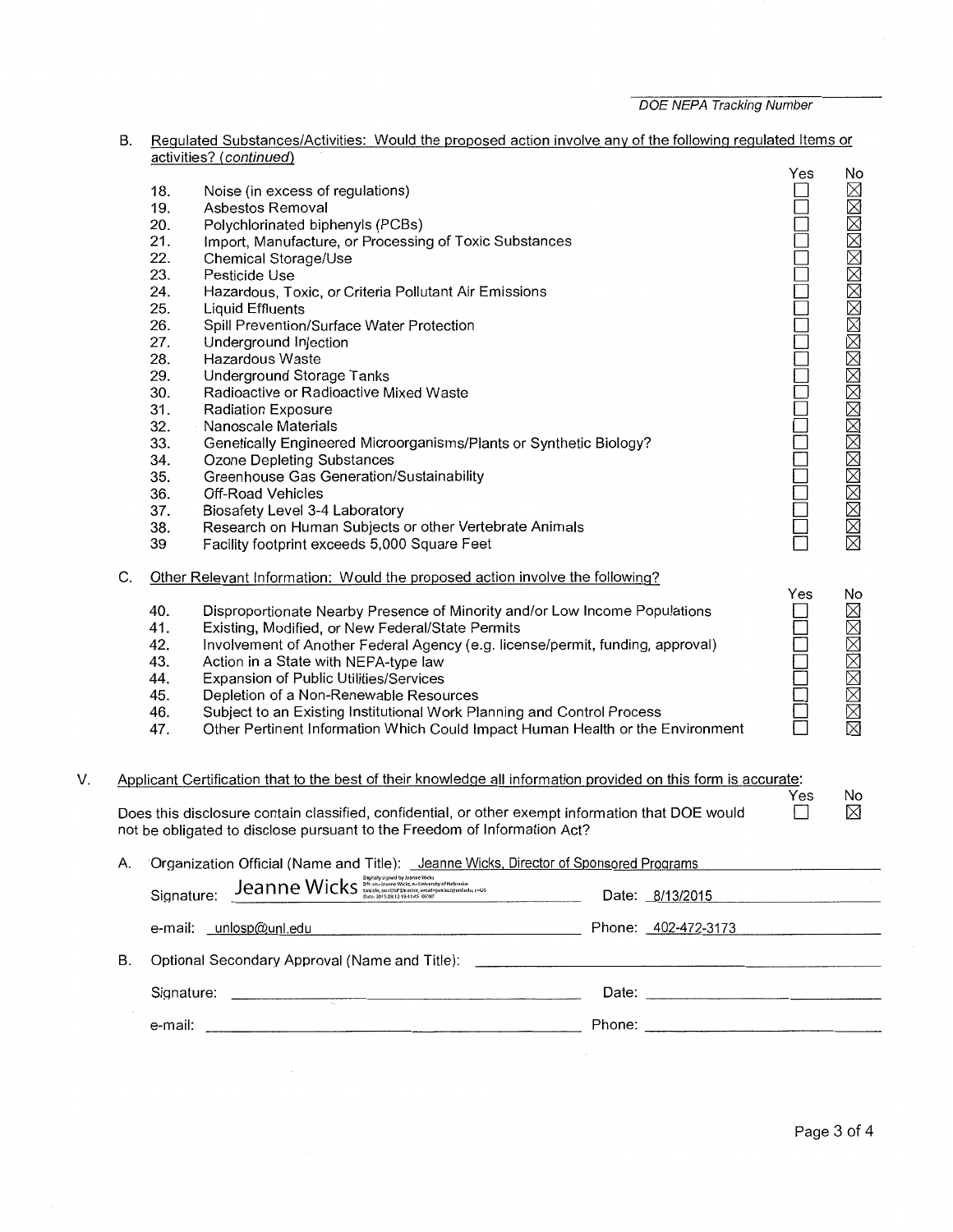DOE NEPA Tracking Number

# **Remainder to be completed by DOE**

|     | DOE Project Director/Program Manager or Contract/Grant Management Specialist:<br>Has the Applicant completed the Form correctly?                                                                                                             | Yes<br>首 | No  |
|-----|----------------------------------------------------------------------------------------------------------------------------------------------------------------------------------------------------------------------------------------------|----------|-----|
|     | Does an existing Generic Categorical Exclusion apply?                                                                                                                                                                                        |          |     |
|     | Name and Title: Brenda E. Farries, Grants Management Specialist                                                                                                                                                                              |          |     |
|     | Signature: <i>Direnda &amp; Farries</i> Date: 08/25/2015                                                                                                                                                                                     |          |     |
| В.  | DOE NEPA Team Review:                                                                                                                                                                                                                        |          |     |
|     | Is the class of action identified in the DOE NEPA Regulations (Appendices A-D to                                                                                                                                                             | Yes      | No. |
|     | Subpart D (10 CFR § 1021))?<br>If yes, specify the class(es) of action: Generic CX (10 CFR 1021, Subpart D, Appendices A & B                                                                                                                 |          |     |
|     | B3.C<br>Name and Title <sup>2</sup>                                                                                                                                                                                                          |          |     |
|     | $10002 - 9/10/2015$<br>$V = \sqrt{V}$<br>Signature:                                                                                                                                                                                          |          |     |
| C.  | DOE Counsel (if requested):                                                                                                                                                                                                                  |          |     |
|     |                                                                                                                                                                                                                                              |          |     |
|     | Date: experience and the second contract of the second contract of the second contract of the second contract of the second contract of the second contract of the second contract of the second contract of the second contra<br>Signature: |          |     |
| D.  |                                                                                                                                                                                                                                              |          |     |
|     |                                                                                                                                                                                                                                              |          |     |
|     | DOE NEPA Compliance Officer:<br>The preceding pages are a record of documentation required under DOE Final NEPA Regulation, 10 CFR §<br>1021.400.                                                                                            |          |     |
|     | Action may be categorically excluded from further NEPA review. I have determined that the proposed<br>action meets the requirements for Categorical Exclusion referenced above.                                                              |          |     |
|     | Action requires approval by Head of the Field Organization. Recommend preparation of an<br>Environmental Assessment.                                                                                                                         |          |     |
| - 1 | Action requires approval by Head of the Field Organization or a Secretarial Officer. Recommend<br>preparation of an Environmental Impact Statement.                                                                                          |          |     |
|     | Comments/limitations if any:                                                                                                                                                                                                                 |          |     |
|     |                                                                                                                                                                                                                                              |          |     |
|     |                                                                                                                                                                                                                                              |          |     |
|     |                                                                                                                                                                                                                                              |          |     |
|     | NEPA Compliance Officer:<br>Diebach<br>Name:                                                                                                                                                                                                 |          |     |

Page 4 of 4